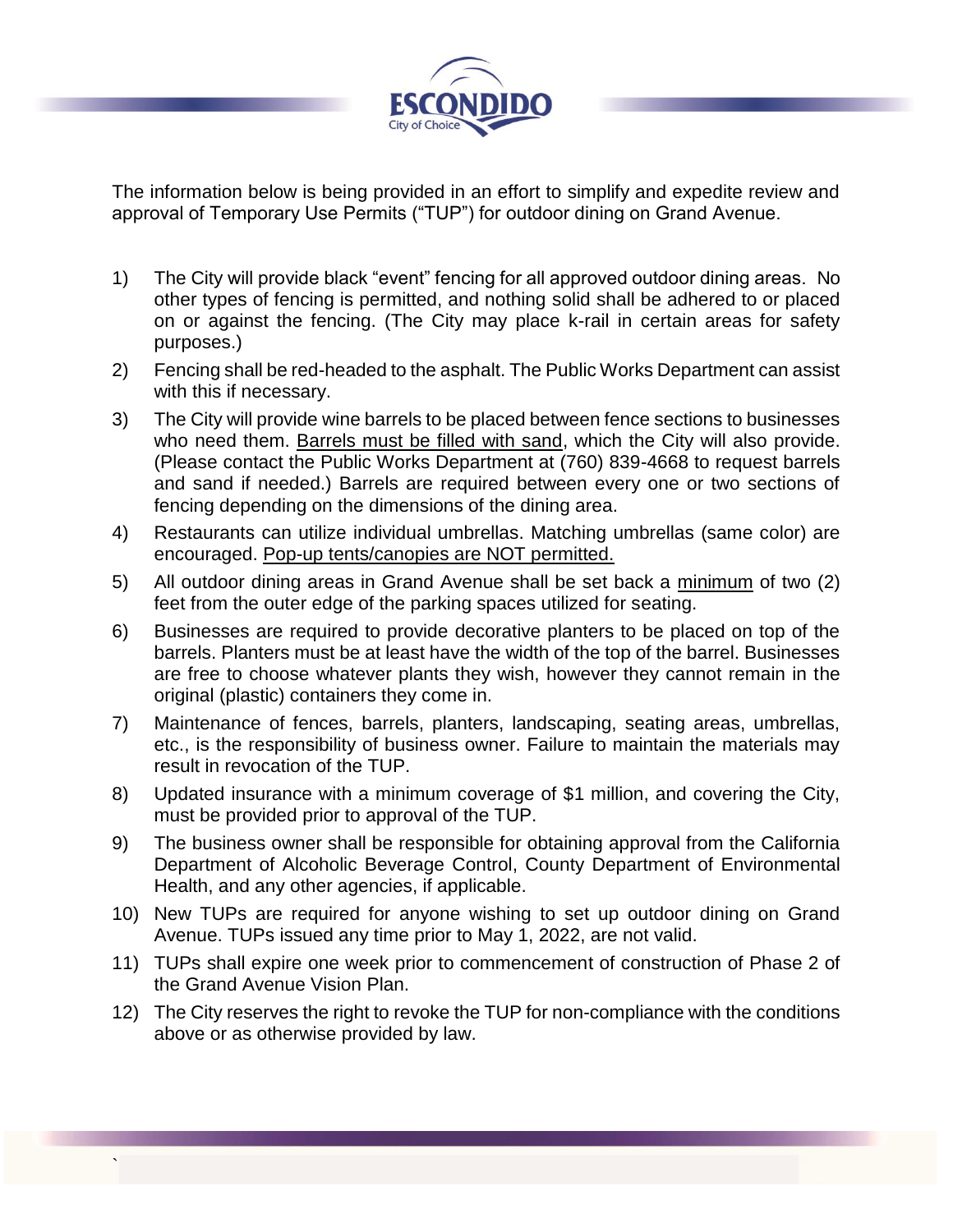# **Submittal Requirements:**

All items must be provided at time of submittal. Incomplete applications will not be accepted. This will allow us to expedite our review of applications.

- A completed, signed TUP application, including a signed indemnification form on the second page of the application packet.
- A site plan showing the following information:
	- o Location proposed for use as outdoor dining area
	- o Number and location of parking spaces to be used
	- o Perimeter fencing and barrels
	- o Storefronts of businesses, including the businesses' names that the dining area would be set up in front of
	- o A note on the site plan, initialed by the applicant, stating that they accept responsibility for the maintenance of wine barrels, fencing, planters, landscaping, seating areas, and umbrellas.
- If the dining area is proposed to be set up in front of other businesses, an additional copy of the Site Plan(s) signed by those business or property owners shall also be provided.
- Proof of liability insurance naming the City as additionally insured and providing a minimum of \$1 million coverage.

Please contact the Planning Division at (760) 839-4671 if you have any questions.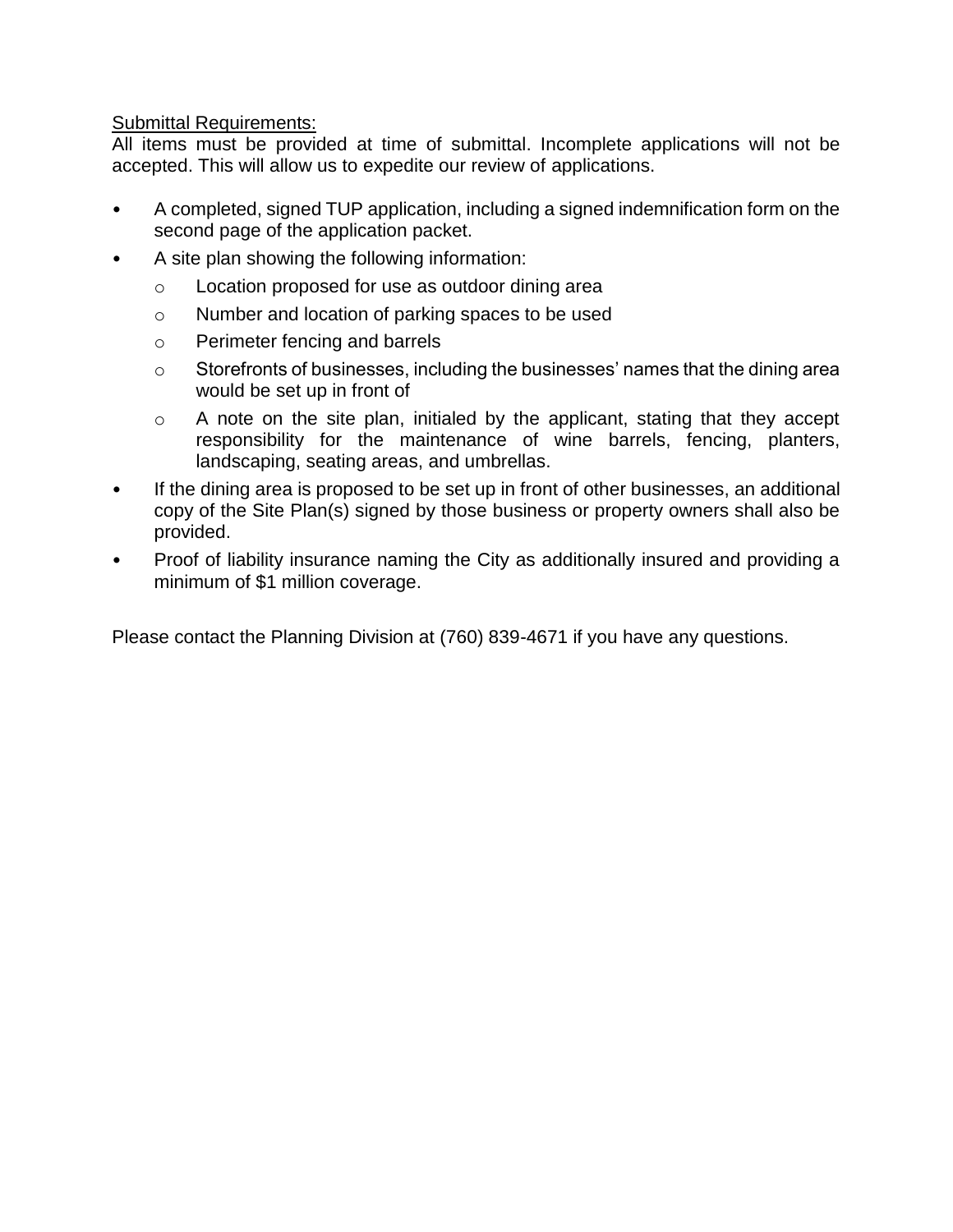

# **CITY OF ESCONDIDO**

**Planning Division 201 North Broadway Escondido, CA 92025-2798 (760) 839-4671 Fax: (760) 839-4313**

### **FOR INTERNAL USE ONLY**

| Date Submitted: __________________ |
|------------------------------------|
| Fees Paid:________________         |
| Receipt No.: ________________      |
|                                    |
| Reviewed By.: _________________    |
| $\Box$ Approved                    |
| □ Conditionally Approved           |
| (see conditions below)             |
| $\Box$ Denied                      |
| Date: _____________________        |

## **TEMPORARY USE PERMIT APPLICATION**

**APPLICANT/CONTACT PERSON OWNER** (If multiple owners/addresses, attach additional sheets as necessary.)

| Name (Print): <u>Name (Print):</u> Name (Print): 2006                                                                                                                                                                                | Name (Print): Name (Print): Name (Print): Name (Print): Name (Print): Name (Print): Name (Print): Name (Print)                                                                                                                 |  |
|--------------------------------------------------------------------------------------------------------------------------------------------------------------------------------------------------------------------------------------|--------------------------------------------------------------------------------------------------------------------------------------------------------------------------------------------------------------------------------|--|
| Address: New York Change and Change and Change and Change and Change and Change and Change and Change and Change and                                                                                                                 | Address: <u>Address: Address: Address: Address: Address: Address: Address: Address: Address: Address: Address: A</u>                                                                                                           |  |
| City, State, Zip: <b>City</b>                                                                                                                                                                                                        | City, State, Zip: <b>Exercise State</b> State Assembly                                                                                                                                                                         |  |
| Phone: New York Changes and Changes and Changes and Changes and Changes and Changes and Changes and Changes and Changes and Changes and Changes and Changes and Changes and Changes and Changes and Changes and Changes and Ch       | Phone: New York Street, New York Street, New York Street, New York Street, New York Street, New York Street, New York Street, New York Street, New York Street, New York Street, New York Street, New York Street, New York St |  |
|                                                                                                                                                                                                                                      |                                                                                                                                                                                                                                |  |
|                                                                                                                                                                                                                                      | E-mail: <b>E-mail: E-mail: E-mail: E-mail: E-mail: E-mail: E-mail: E-mail: E-mail: E-mail: E-mail: E-mail: E-mail: E-mail: E-mail: E-mail: E-mail: E-mail: E-mail: E-mail: E-mail: </b>                                        |  |
|                                                                                                                                                                                                                                      |                                                                                                                                                                                                                                |  |
| <b>SITE INFORMATION</b>                                                                                                                                                                                                              | <b>EVENT INFORMATION</b>                                                                                                                                                                                                       |  |
| Business Name: Name: Name and Second Contract of the Contract of the Contract of the Contract of the Contract of the Contract of the Contract of the Contract of the Contract of the Contract of the Contract of the Contract        | Person in Charge (at site): (if other than applicant)                                                                                                                                                                          |  |
|                                                                                                                                                                                                                                      | Phone No. (at site): <b>Example 2014</b>                                                                                                                                                                                       |  |
| Assessor Parcel No.: No.: 2008 10:00 10:00 10:00 10:00 10:00 10:00 10:00 10:00 10:00 10:00 10:00 10:00 10:00 1                                                                                                                       | Date of Event: Start<br>End                                                                                                                                                                                                    |  |
| Zone: New York State Contract of the Contract of the Contract of the Contract of the Contract of the Contract of the Contract of the Contract of the Contract of the Contract of the Contract of the Contract of the Contract        | Time of Event: Start<br>End                                                                                                                                                                                                    |  |
| Detailed description of event (attach additional sheets if necessary): <b>Detailed and an additional control of the state of the state of the state of the state of the state of the state of the state of the state of the stat</b> |                                                                                                                                                                                                                                |  |
|                                                                                                                                                                                                                                      |                                                                                                                                                                                                                                |  |
| Square footage of area devoted to the event: <b>contract and the state of the state of the state of the state of the state of the state of the state of the state of the state of the state of the state of the state of the sta</b> |                                                                                                                                                                                                                                |  |
| Number of parking spaces to be used for display: The Model of Total number of on-site parking spaces: The Model                                                                                                                      |                                                                                                                                                                                                                                |  |
| Describe temporary structures and/or lighting: <b>contain the container and all the container and all the container</b>                                                                                                              |                                                                                                                                                                                                                                |  |
| Describe amplification or live entertainment: <b>contract and contract and contract and contract and contract and contract and contract and contract and contract and contract and contract and contract and contract and contra</b> |                                                                                                                                                                                                                                |  |
| Describe signage proposed (size, color, material, location): <b>contract and contract and contract and contract and contract and contract and contract and contract and contract and contract and contract and contract and cont</b> |                                                                                                                                                                                                                                |  |
|                                                                                                                                                                                                                                      |                                                                                                                                                                                                                                |  |
| Yā∥Á [ˇ Á@eqc^Á [jåÁs'&∖∙Áæqé\[ˇ¦Á^ç^}oÑ <mark>xi</mark>                                                                                                                                                                             |                                                                                                                                                                                                                                |  |
| FOR STAFF USE ONLY (Do not write below this line)<br>□ Site Plan Attached                                                                                                                                                            |                                                                                                                                                                                                                                |  |
| <b>Fire Dept.</b><br>$\Box$ Approval<br>Denial                                                                                                                                                                                       | Building Division Q Approval<br>$\Box$ Denial                                                                                                                                                                                  |  |
| Reviewed by:<br>Date:                                                                                                                                                                                                                | Reviewed by:<br>Date:                                                                                                                                                                                                          |  |
| <b>Conditions of Approval:</b>                                                                                                                                                                                                       |                                                                                                                                                                                                                                |  |